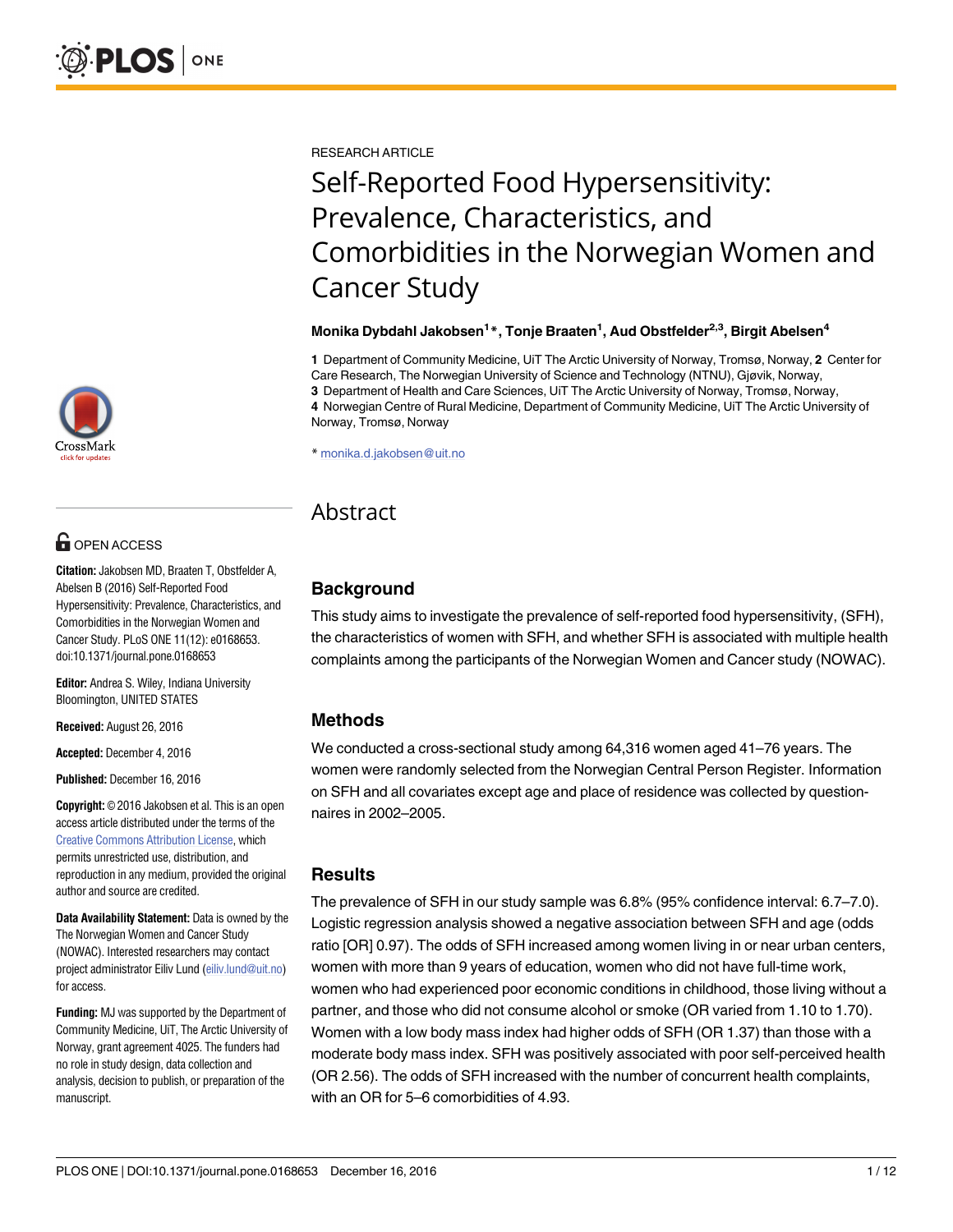<span id="page-1-0"></span>

**Competing Interests:** The authors have declared that no competing interests exist.

#### **Conclusion**

We found an association between SFH, poor health, and different socio demographic and lifestyle characteristics. Women with SFH had increased odds of reporting multiple health complaints.

#### **Introduction**

Food hypersensitivity is a collective term for all adverse reactions to food [[1](#page-9-0)]. In the medical literature, food hypersensitivity is categorized into allergic and non-allergic food hypersensitivity; the latter group has also been referred to as food intolerance [\[1](#page-9-0)]. Persons who self-report food hypersensitivity may have various diagnoses of allergic- or non-allergic food hypersensitivity from conventional practitioners, or they may have self-diagnosed or alternative medicine-diagnosed food hypersensitivity.

The field of food hypersensitivity is one in which much debate is taking place, and it seems to be characterized by a lack of solid scientific knowledge. It is a common perception that the prevalence of self-reported food hypersensitivity (SFH) is increasing [[2,](#page-9-0) [3\]](#page-9-0), and even though some studies on subgroups of SFH support this perception, this apparent increase is not well documented [[4,](#page-9-0) [5\]](#page-9-0). Furthermore, studies show a disparity between the prevalence of food hypersensitivity based on self-report and the prevalence based on medical tests [\[6](#page-9-0), [7](#page-9-0)]. This may imply that food hypersensitivity is overreported, but may also be related to the food hypersensitivity tests, which can have weaknesses or be laborious [\[2\]](#page-9-0). Moreover, some perceive SFH as an excuse for dieting  $[8]$ , while others feel that some persons are misled by alternative medicine to believe they are hypersensitive to some foods [\[3\]](#page-9-0). Still others accept individuals' perception of their symptoms as being food-induced and emphasize the need for further research on the biological causes of food hypersensitivity [[9](#page-9-0)]. Some of the suggested biological causes include the introduction of new foods, excessive hygiene, changes in the consumption of fatty acids, and changes in the microbiota of the gut [[2](#page-9-0), [10](#page-9-0)].

In order to give adequate health care attention to this heterogeneous group it is important that we learn more about the prevalence and the characteristics of persons with SFH. Food hypersensitivity in adults is often a long-term condition, and such conditions require continuous self-care work.  $[11-13]$ . The capacity to manage this type of ongoing self-care work, such as implementing a restricted diet, will be influenced by the person's resources and by eventual comorbidities  $[11-13]$ . It is therefore useful to know more not only about the prevalence of SFH, but also the characteristics of persons with SFH, and whether SFH is associated with other lasting health complaints.

A systematic review of prevalence studies concluded that the prevalence of SFH varied both between studies and between countries, with prevalence estimates ranging from 3% to 35% for any food [\[6](#page-9-0)]. One of the studies included in this review presented prevalence estimates of 4.6% in Spain, 19.1% in Australia, and approximately 16% in Norway [[14](#page-9-0)]. The more recent Euro Prevall study underpins this heterogeneity, with self-reported adverse reactions to food in women varying from 5–8% in Lithuania, Greece, Poland, and Spain, to 30% in Germany [\[15\]](#page-10-0).

Studies addressing the characteristics of persons with SFH indicate a female predominance [\[16,](#page-10-0) [17\]](#page-10-0). They further suggest that young women with higher education more often report adverse reactions to food than older women with lower education [\[17\]](#page-10-0). Another study indicated that individuals with SFH are more often absent from work, but that only 2% of that study sample felt that their income had been affected due to food-attributed symptoms [\[18\]](#page-10-0).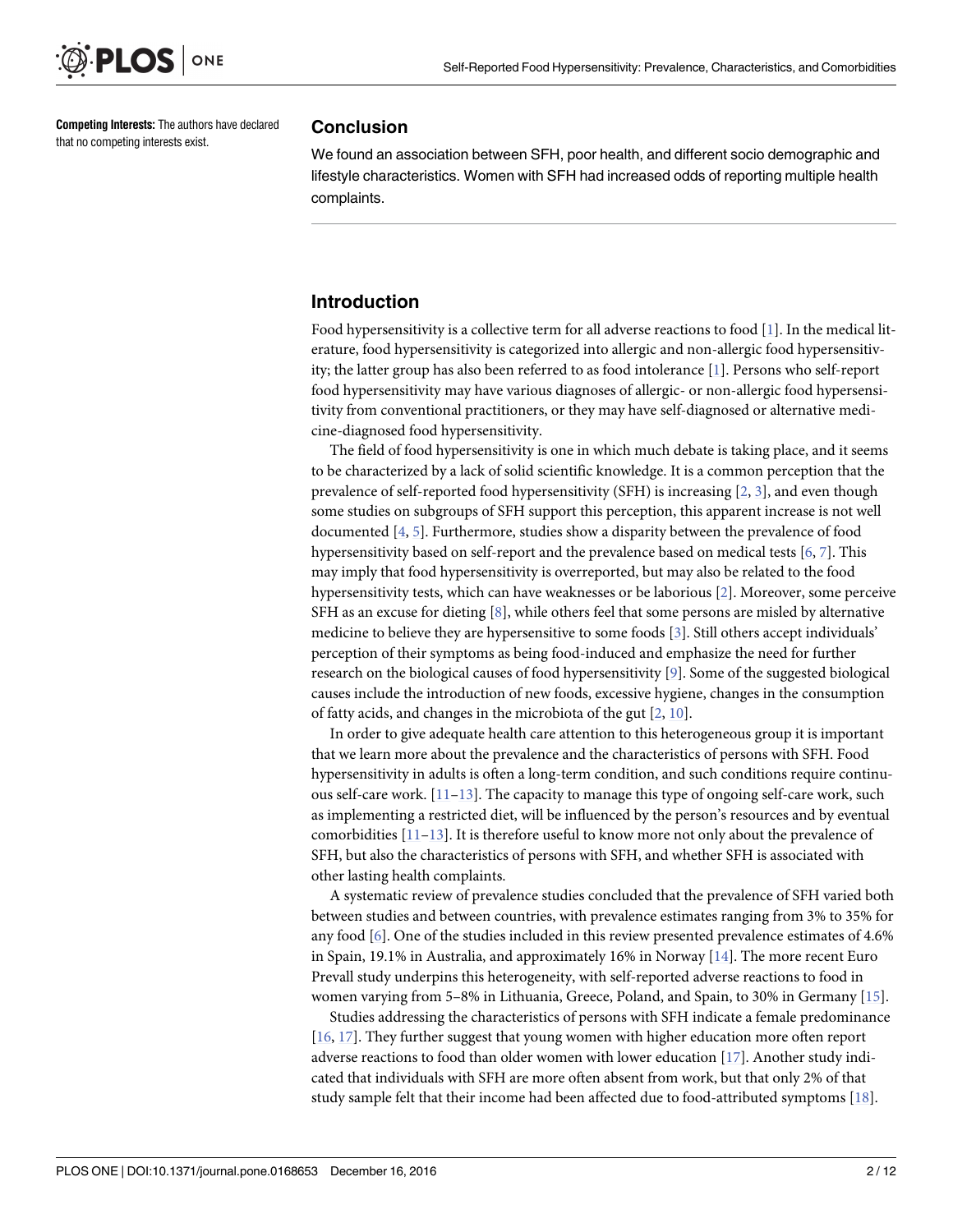<span id="page-2-0"></span>A study from a clinical setting reported that fewer persons with SFH than controls consumed alcohol, but persons with SFH had the same degree of smoking and physical activity as controls [\[19\]](#page-10-0). A study on food allergy, one of the subgroups of SFH, suggested that it is more often reported among city residents [[20](#page-10-0)]. Studies on other subgroups of SFH, such as individuals with Crohn's disease and gluten sensitive persons, indicated that they have a lower body mass index (BMI) than controls [\[21–23](#page-10-0)]. Other studies on celiac disease and irritable bowel syndrome showed that these diseases led to an increased burden on the subject's partner [[24](#page-10-0), [25](#page-10-0)], which may contribute to a lower degree of couple relationships among people with SFH. Previous studies documented the association between socioeconomic conditions in childhood and different health outcomes in adulthood [\[26\]](#page-10-0), and this association may apply to SFH as well.

Ambiguous results have been reported concerning the overall health status of persons with food hypersensitivity [\[27\]](#page-10-0). In Poland, people with SFH reported a poorer overall health status than controls, while the opposite was observed in Spain, and in the UK and the Netherlands no differences were found [\[27\]](#page-10-0).

According to studies from clinical settings, persons with unexplained or perceived food hypersensitivity report multiple health complaints more often than controls, including fatigue, musculoskeletal pain (among others back pain), depression, and fibromyalgia [[9,](#page-9-0) [28\]](#page-10-0). Increased risk of depression and fatigue may also be related to untreated celiac disease [[29](#page-10-0)], and celiac disease is associated with immune mediated diseases including autoimmune thyroid diseases [\[30\]](#page-10-0).

In the present study, our first aim was to investigate the prevalence of SFH using a large representative sample. Our second aim was to illuminate the characteristics associated with SFH. Based on former studies, we hypothesized that SFH would be associated with young age, living in urban areas, having high education level, having low employment status, poor economy in childhood, not living with a partner, low alcohol consumption, and low BMI. We did not expect to find an association between SFH and income, smoking, or physical activity. Our third aim was to test the hypotheses that SFH is associated with poor health and with reporting multiple health complaints.

The large representative sample available to us was the Norwegian Woman and Cancer study (NOWAC). This sample included women 41–76 years, and as a result of this, the study was delimited to women belonging to this age span.

## **Materials and Methods**

#### Data source

The NOWAC study is a population-based prospective cohort study, which was initially established to explore oral contraceptive use and other risk factors for breast cancer. The study has also been used to explore other cancer- and diet-related hypotheses, and has been described in detail elsewhere [[31](#page-10-0)]. The NOWAC sample is randomly selected from the Norwegian Central Person Register, which contains information about all residents in Norway. Between 1991 and 2007 approximately 172,000 women aged 30–70 years were included in the study (overall response rate 52.7%). All women have given written informed consent to participate, and the Regional Ethical Committee for Medical Research Ethics and the Norwegian Data Inspectorate have approved the NOWAC study.

Participants recruited in the 1990s received a follow-up questionnaire in 2002–2005, and data from these questionnaires were used in the present cross-sectional analysis. Altogether 81,065 follow-up questionnaires were mailed, of which 64,316 were returned. All analyses in the present study were based on group anonymous data.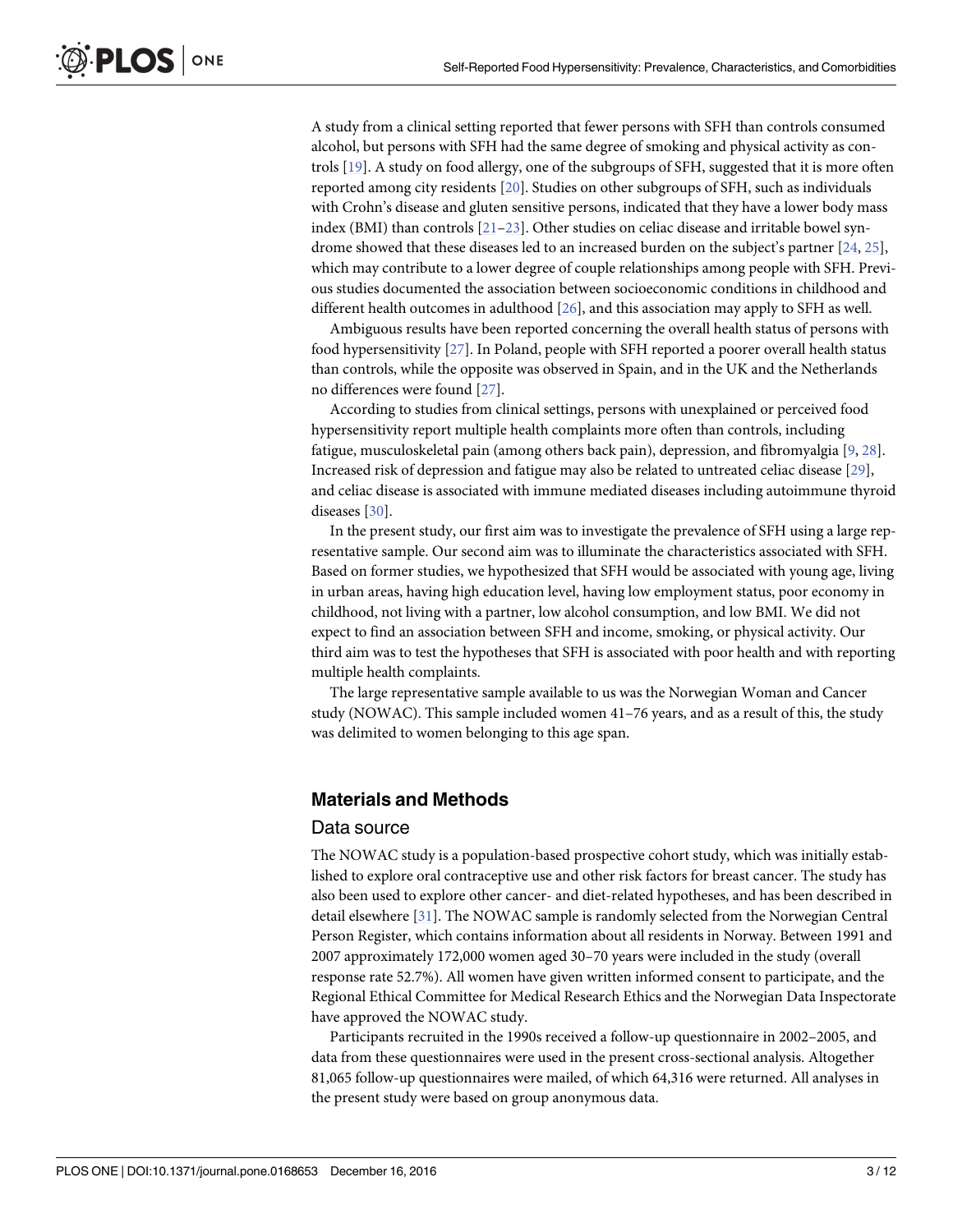<span id="page-3-0"></span>The follow-up questionnaire included basic questions on the use of oral contraceptives, reproductive history, family history of breast cancer, smoking, alcohol consumption, anthropometry, physical activity, and socioeconomic factors [\[32\]](#page-10-0), as well as questions about health, health complaints, diet, and SFH. The question about food hypersensitivity was initiated by the following formulation: "Do any of the following conditions influence your diet?" Among the possible responses was the alternative "have allergy/intolerance". We categorized women who ticked "have allergy/intolerance" as having SFH, and all others as not having SFH.

# Statistical analysis

Data were analyzed using STATA version 14. Age was included as a continuous variable, since there was a linear association between age and SFH. Other study variables were categorized as follows: SFH (yes/no), place of residence (central–not central (reference)), duration of education ( $\leq$ 9 (reference),10–12,13–16,  $\geq$ 17 years), employment status (full-time work (reference), not full-time work), economic conditions in childhood (good (reference), poor), partner status (living with a partner (reference), not living with a partner), alcohol consumption (*<*0.1, 0.1– 4.9 (reference), 5.0–9.9,  $\geq$  10 g/day), smoking status (never (reference), former, current), BMI  $(<$  20, 20–24.9 (reference),  $\geq$  25 kg/m<sup>2</sup>) and self-perceived health (good (reference), poor).

The place of residence variable is based on Statistics Norway's classification of centrality. "Central" includes municipalities with a regional center and a population of at least 50000, as well as municipalities that are within 75 minutes (90 for Oslo) travel from this regional center. The smoking variable was constructed based on the following two questions: "Have you during your life smoked more than 100 cigarettes?" (yes/no), and "Do you smoke daily now?" (yes/ no). The question concerning self-perceived health is initiated with "Do you perceive your health as:", and the respondents can tick off for "very good", "good", "poor" or "very poor". Six possible health complaints, which had comprehensive interaction, were merged into one variable with the following categories: no comorbidities, muscle pain (myalgia) only, fibromyalgia/ fibrositis only, low back pain only, depression only, hypothyroidism only, chronic fatigue only, two concurrent comorbidities, three concurrent comorbidities, four concurrent comorbidities, and five–six concurrent comorbidities.

Prevalence is presented as percentages, with 95% confidence intervals (CI). Characteristics of women with and without SFH are presented as means or percentages, along with associated p-values based on the Mann-Whitney test or the Chi-square test. Logistic regression analysis was conducted to investigate the association between SFH and participant characteristics, and odds ratios (OR) and p values are presented. The dependent variable was SFH, and the independent variables were age, place of residence, duration of education, employment status, economic conditions in childhood, partner status, alcohol consumption, smoking status, BMI, and self-perceived health. Due to an observed interaction effect, a term for interaction between smoking and alcohol consumption was included in the model. Self-reported physical activity level ("today" on a scale from 1 to 10) and household income were initially included in the model, but were not associated with SFH, and thus were excluded from the analysis.

A second logistic regression analysis was performed to investigate the association between SFH and reporting other health complaints. The same variables mentioned above were included, but self-perceived health was replaced with the health complaints variable.

Some of the variables had missing values (see  $S1$  [Appendix](#page-8-0) for the distribution of missing values). The depression and hypothyroidism variables had a relatively high percentage of missing values, and were recoded the following way: respondents with negative or missing answers who answered the subsequent question about when the depression or hypothyroidism started were coded as having depression or hypothyroidism, while the rest were coded as not having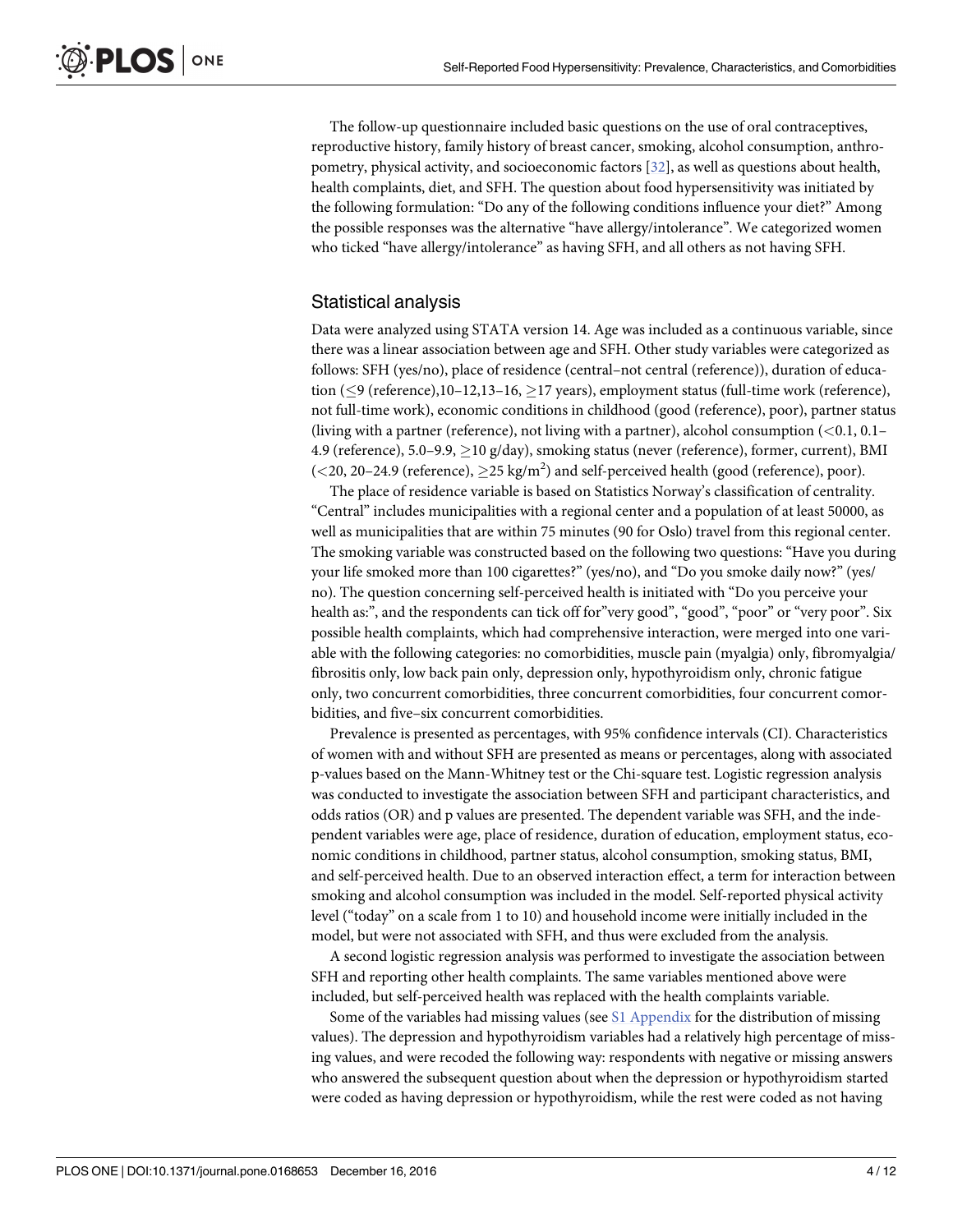<span id="page-4-0"></span>depression or hypothyroidism. After this recoding, multiple imputation was conducted, using the chained equations procedure in Stata, and 20 datasets were created. The multiple imputation procedure included all variables involved in the logistic regression analyses, plus variables perceived as predictive of missing values (number of children, physical activity level, and income). After the imputation procedure, means of observed and completed data were compared, showing small differences. Results from the logistic regression analyses based on complete-case data showed results that were similar to those from the logistic regression analyses based on imputed data (see tables B and C in S2 [Appendix](#page-8-0) for logistic regression based on complete case data).

#### **Results**

The study sample included 64,316 women aged 41–76 years (mean age 57.1 years), and 6.8% (95% CI: 6.7–7.0) had SFH. The mean age for women with SFH was lower than for women without SFH ([Table](#page-5-0) 1). Women living in or near urban centers had higher odds of SFH than women living in less central parts of the country ([Table](#page-6-0) 2). Women with more than 9 years of education and those without full-time work had increased odds of SFH. Respondents who had experienced poor economic conditions in childhood had higher odds of SFH, and this association was independent of age. A larger percentage of women with SFH were not living with a partner, had never smoked, did not consume alcohol, or was former smokers and non-consumers of alcohol. Moreover, women with a low BMI (*<*20) had a higher risk of SFH than women with a moderate BMI (20–24.9 kg/m<sup>2</sup>), and the SFH group contained more women with poor self-perceived health ([Table](#page-6-0) 2).

The analysis which included the health complaints variable showed increased odds of SFH among women with muscle pain (myalgia), fibromyalgia/fibrositis, back pain, depression, hypothyroidism, or chronic fatigue syndrome, and the odds of SFH increased gradually with increasing number of concurrent comorbidities [\(Table](#page-7-0) 3). A testing of the association between SFH and the number of health complaints indicated an OR of 1.42 for each additional health complaint (p *<*0.001).

# **Discussion**

#### Main findings

We found a prevalence of SFH of 6.8% among adult women in the NOWAC study. The odds of SFH decreased with age, and was increased among women who lived in or near urban centers, those who had more than 9 years of education, those without a full-time job, with poor economic conditions in childhood, those living without a partner, non-drinkers, never smokers, former smokers who did not consume alcohol, and women with low BMI. However, we did not observe a significant association between SFH and income or physical activity level. SFH was associated with poor self-perceived health, and with reporting multiple health complaints.

The prevalence of SFH in the present study was relatively moderate compared to other studies. One reason for this may be related to how the question on food hypersensitivity was formulated. Respondents who reported having food allergy/intolerance were defined as having SFH, and all others as not having SFH. Consequently, some participants who did not answer the question may have been misclassified as not having SFH.

The age of the women in our study sample is relatively high compared to other studies [\[14,](#page-9-0) [15\]](#page-10-0), which may have contributed to the moderate prevalence we observed, since older persons tend to have lower odds of reporting food hypersensitivity [\[17\]](#page-10-0). Another explanation may be that the NOWAC study contains a large random sample of women and does not specifically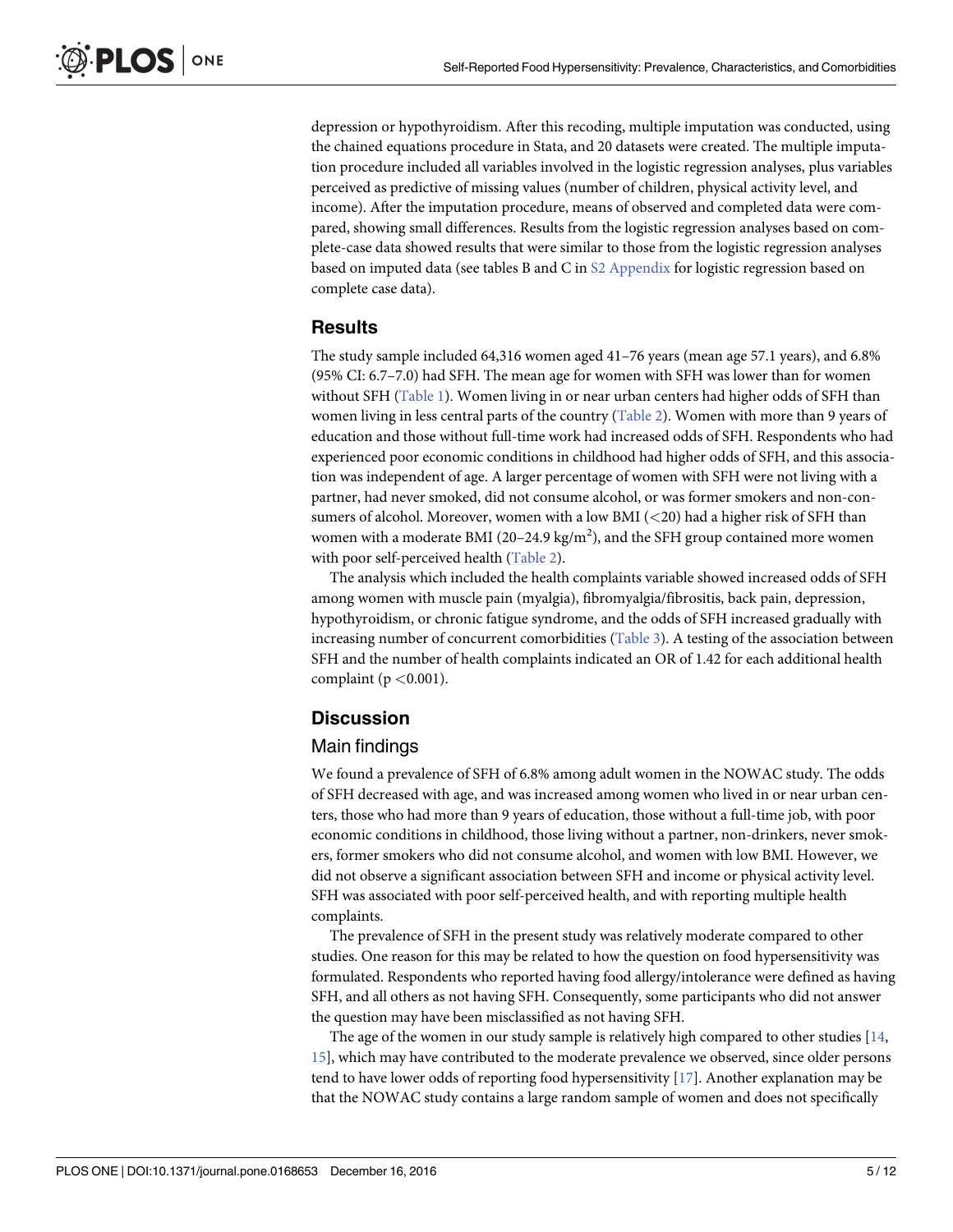|                                         | With SFH $(n = 4, 405)$ | Without SFH ( $n = 59,911$ ) | $\mathsf{p}^*$ |
|-----------------------------------------|-------------------------|------------------------------|----------------|
| Age (years, mean)                       | 56.1                    | 57.1                         | < 0.001        |
| Place of residence (%)                  |                         |                              |                |
| Central                                 | 59.0                    | 55.8                         |                |
| Not central                             | 41.0                    | 44.2                         | < 0.001        |
| Duration of education (years, %)        |                         |                              |                |
| $\leq$ 9                                | 22.9                    | 28.4                         |                |
| $10 - 12$                               | 34.1                    | 34.2                         |                |
| $13 - 16$                               | 28.4                    | 25.9                         |                |
| $\geq$ 17                               | 14.6                    | 11.5                         | < 0.001        |
| Employment status (%)                   |                         |                              |                |
| Full-time work                          | 37.9                    | 42.3                         |                |
| Not full-time work                      | 62.1                    | 57.7                         | < 0.001        |
| Economic conditions in childhood (%)    |                         |                              |                |
| Good                                    | 70.0                    | 73.2                         |                |
| Poor                                    | 30.1                    | 26.8                         | < 0.001        |
| Partner status (%)                      |                         |                              |                |
| Living with partner                     | 75.1                    | 78.8                         |                |
| Not living with partner                 | 24.9                    | 21.2                         | < 0.001        |
| Alcohol consumption (g/day, %)          |                         |                              |                |
| < 0.1                                   | 22.1                    | 19.9                         |                |
| $0.1 - 4.9$                             | 54.3                    | 55.2                         |                |
| $5.0 - 9.9$                             | 15.5                    | 16.5                         |                |
| $\geq$ 10                               | 8.1                     | 8.4                          | < 0.002        |
| Smoking status (%)                      |                         |                              |                |
| Never                                   | 41.1                    | 39.1                         |                |
| Former                                  | 36.3                    | 36.5                         |                |
| Current                                 | 22.6                    | 24.4                         | < 0.008        |
| Body mass index (kg/m <sup>2</sup> , %) |                         |                              |                |
| $20$                                    | 7.1                     | 4.9                          |                |
| $20 - 24.9$                             | 46.3                    | 47.8                         |                |
| $>25$                                   | 46.6                    | 47.3                         | 0.018          |
| Self-perceived health (%)               |                         |                              |                |
| Good                                    | 82.0                    | 92.3                         |                |
| Poor                                    | 18.0                    | 7.7                          | < 0.001        |

[Table](#page-4-0) 1. Characteristics of women with and without self-reported hypersensitivity (SFH), the Norwegian Women and Cancer study (complete case **data).**

doi:10.1371/journal.pone.0168653.t001

<span id="page-5-0"></span>**PLOS** ONE

focus on food hypersensitivity, thus minimizing the risk of food hypersensitive persons being overrepresented.

A larger proportion of young women, women in or near urban centers, and women with a high education level had SFH, which is congruent with studies from France and Germany [[17](#page-10-0), [20\]](#page-10-0). One may speculate whether this is due to a greater awareness of, or focus on, food hypersensitivity in these groups.

The fact that women who did not consume alcohol had higher odds of SFH is also consistent with other studies [[19](#page-10-0)]. One possible explanation is that some persons are hypersensitive to alcoholic beverages [[33](#page-10-0)], and there may be a correlation between being hypersensitive to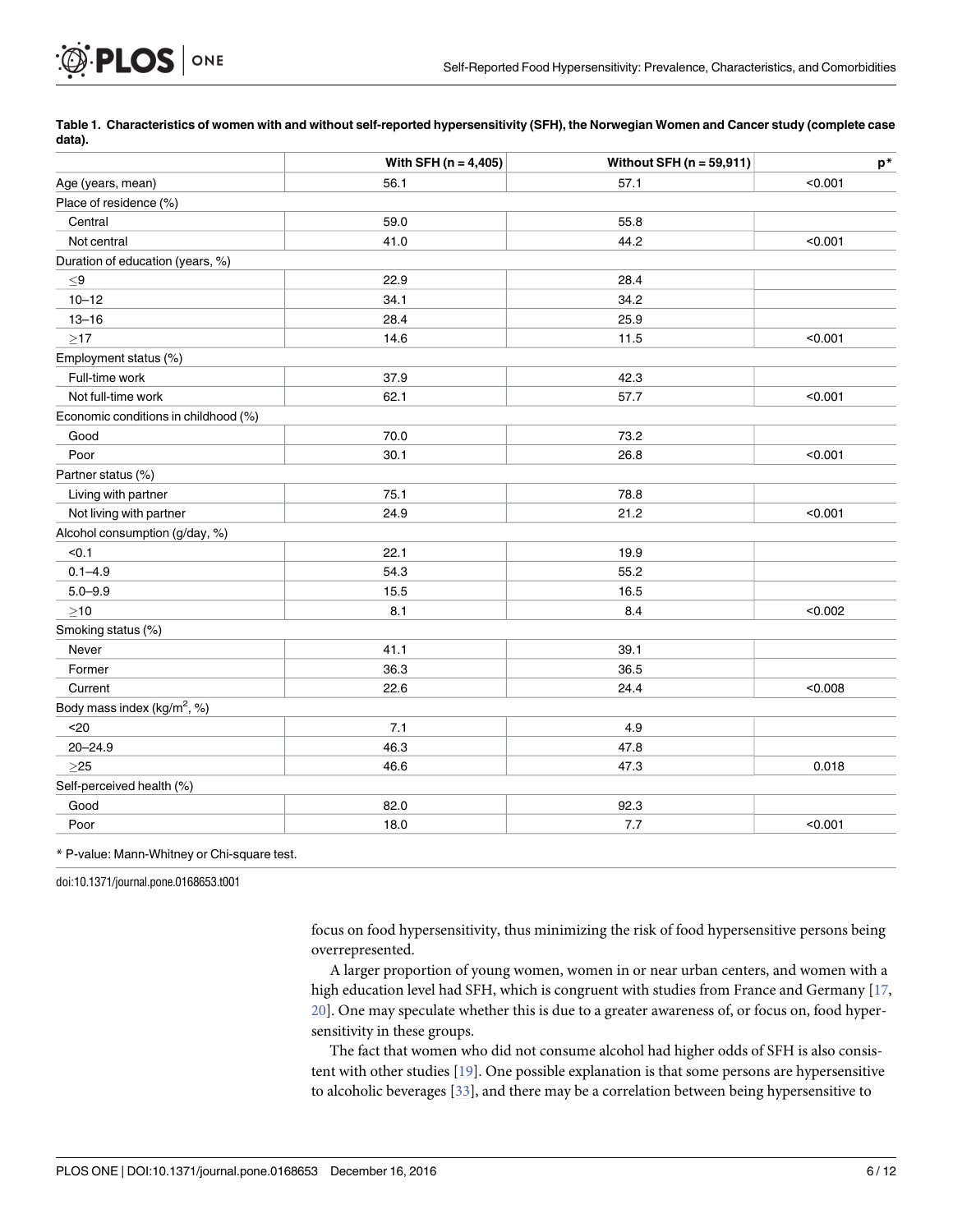|                                                     | <b>OR</b> | р       |
|-----------------------------------------------------|-----------|---------|
| Age (years)                                         | 0.97      | < 0.001 |
| Place of residence                                  |           |         |
| Not central (ref.)                                  | 1.00      |         |
| Central                                             | 1.10      | 0.003   |
| Duration of education (years)                       |           |         |
| $\leq$ 9 (ref.)                                     | 1.00      |         |
| $10 - 12$                                           | 1.28      | < 0.001 |
| $13 - 16$                                           | 1.45      | < 0.001 |
| >17                                                 | 1.69      | < 0.001 |
| <b>Employment status</b>                            |           |         |
| Full-time work (ref.)                               | 1.00      |         |
| Not full-time work                                  | 1.30      | < 0.001 |
| Economic conditions in childhood                    |           |         |
| Good (ref.)                                         | 1.00      |         |
| Poor                                                | 1.20      | < 0.001 |
| <b>Partner status</b>                               |           |         |
| Living with partner (ref.)                          | 1.00      |         |
| Not living with partner                             | 1.26      | < 0.001 |
| Smoking status among non-alcohol consumers          |           |         |
| Never (ref.)                                        | 1.00      |         |
| Former                                              | 1.35      | < 0.001 |
| Current                                             | 0.87      | 0.152   |
| Smoking status among alcohol consumers (≥0.1 g/day) |           |         |
| Never (ref.)                                        | 1.00      |         |
| Former                                              | 0.86      | < 0.001 |
| Current                                             | 0.79      | < 0.001 |
| Body mass index (kg/m <sup>2</sup> )                |           |         |
| $20$                                                | 1.37      | < 0.001 |
| 20-24.9 (ref.)                                      | 1.00      |         |
| $>25$                                               | 0.98      | 0.467   |
| Self-perceived health                               |           |         |
| Good (ref.)                                         | 1.00      |         |
| Poor                                                | 2.56      | < 0.001 |

<span id="page-6-0"></span>**[Table](#page-4-0) 2. Odds ratios (OR) with p values of self-reported food hypersensitivity by participant characteristics, the Norwegian Women and Cancer study (imputed data).**

doi:10.1371/journal.pone.0168653.t002

food and to alcoholic beverages. It is also documented that alcohol may enhance hypersensitive reactions to food [[34](#page-10-0)].

The association we observed between not smoking and SFH is not in line with a small study on SFH [\[19\]](#page-10-0), but it is in line with another study that reported low tobacco use among patients with celiac disease [[21](#page-10-0)]. The fact that former smokers who were non-drinkers had increased odds of SFH may indicate a change to a healthier lifestyle. This may be related to a general increased focus on healthy lifestyle, or personal experiences of alcohol and smoking as being detrimental to health.

The present study showed a negative association between SFH and full-time work, which persisted after controlling for self-perceived health. This is in line with studies which indicated more absence from work among individuals with SFH [\[18\]](#page-10-0), as well as studies concluding that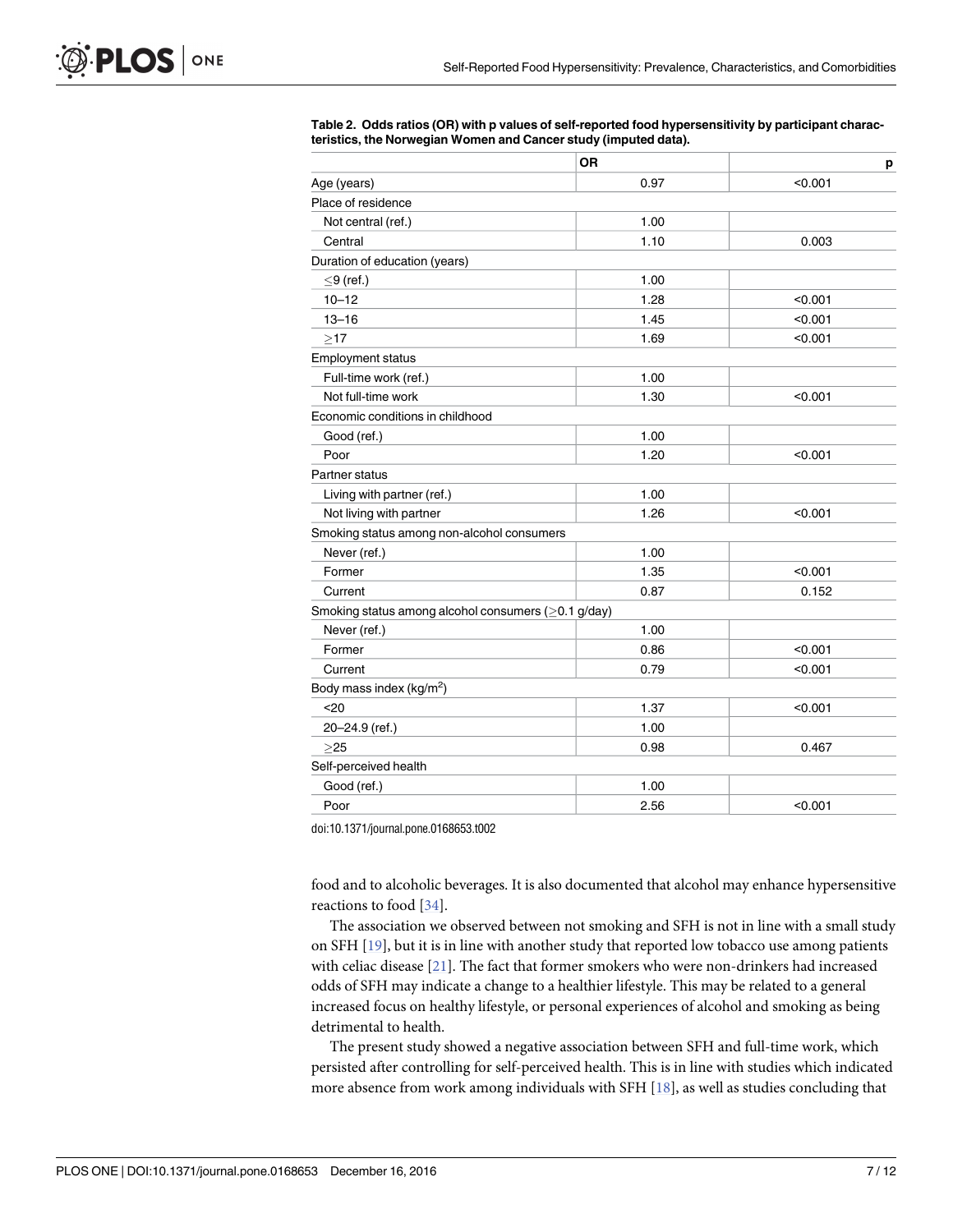| <b>Comorbidities</b>         | $OR**$ | p       |
|------------------------------|--------|---------|
| No comorbidities (ref.)      | 1.00   |         |
| Muscle pain (myalgia) only   | 1.80   | < 0.001 |
| Fibromyalgia/fibrositis only | 1.72   | 0.001   |
| Back pain only               | 1.24   | 0.002   |
| Depression only              | 1.30   | < 0.001 |
| Hypothyroidism only          | 1.61   | < 0.001 |
| Chronic fatique only         | 2.55   | < 0.001 |
| 2 concurrent comorbidities   | 1.16   | < 0.001 |
| 3 concurrent comorbidities   | 3.02   | < 0.001 |
| 4 concurrent comorbidities   | 4.12   | < 0.001 |
| 5-6 concurrent comorbidities | 4.81   | < 0.001 |

<span id="page-7-0"></span>**[Table](#page-4-0) 3. Odds ratios (OR) with p values of self-reported food hypersensitivity by comorbidity\* in the Norwegian Women and Cancer study (imputed data).**

\* The six comorbidities considered were muscle pain (myalgia), fibromyalgia/fibrositis, back pain, depression, hypothyroidism and chronic fatigue.

\*\*Adjusted for age, place of residence, duration of education, employment status, economic conditions in childhood, partner status, alcohol consumption, smoking status, and body mass index.

doi:10.1371/journal.pone.0168653.t003

persons with chronic illness have less labor participation than others, even after controlling for physical disabilities [\[35\]](#page-10-0).

Women who had poor economic conditions in childhood had increased odds of SFH. This finding may be seen in relation to the relatively well documented association between socioeconomic conditions in childhood and different health outcomes in adulthood [[26](#page-10-0)]. It has been suggested that early socioeconomic environment may influence diet, cognitive and emotional development, or changes in gene expression that can influence adult health [\[26\]](#page-10-0).

The present study also indicated an association between SFH and living without a partner, which may be related to the increased partner burden that has been identified in subgroups of SFH [\[24,](#page-10-0) [25\]](#page-10-0). More generally, studies have concluded that persons with health challenges are less likely to be married, and suggest that this can be related to strains on the relationship [[36](#page-11-0)].

The association between SFH and low BMI is in line with other studies on persons who avoid gluten or have Crohn's disease [[21–23\]](#page-10-0). Previous studies have also suggested an increased risk of inadequate nutrition in subgroups of SFH [\[37,](#page-11-0) [38\]](#page-11-0), and the nutritional state among persons with SFH seems to be worth further investigation.

The present study indicated an association between SFH, poor self-perceived health, and one or more concurrent comorbidities. These findings are consistent with the majority of other studies [[9,](#page-9-0) [28](#page-10-0), [29](#page-10-0), [39](#page-11-0), [40](#page-11-0)], and indicate that a significant subgroup of women with SFH have poor health and comorbidities.

#### Strengths and limitations

The major strength of this study is the large and representative study sample, which was randomly selected among all women residing in Norway. An examination of external validity revealed no notable sources of selection bias or differences between the source population and NOWAC study participants, except for a somewhat higher education level [\[32\]](#page-10-0). There is a limited amount of representative studies of this magnitude, and as far as we know, the present study is the first to examine SFH using a representative sample of this size.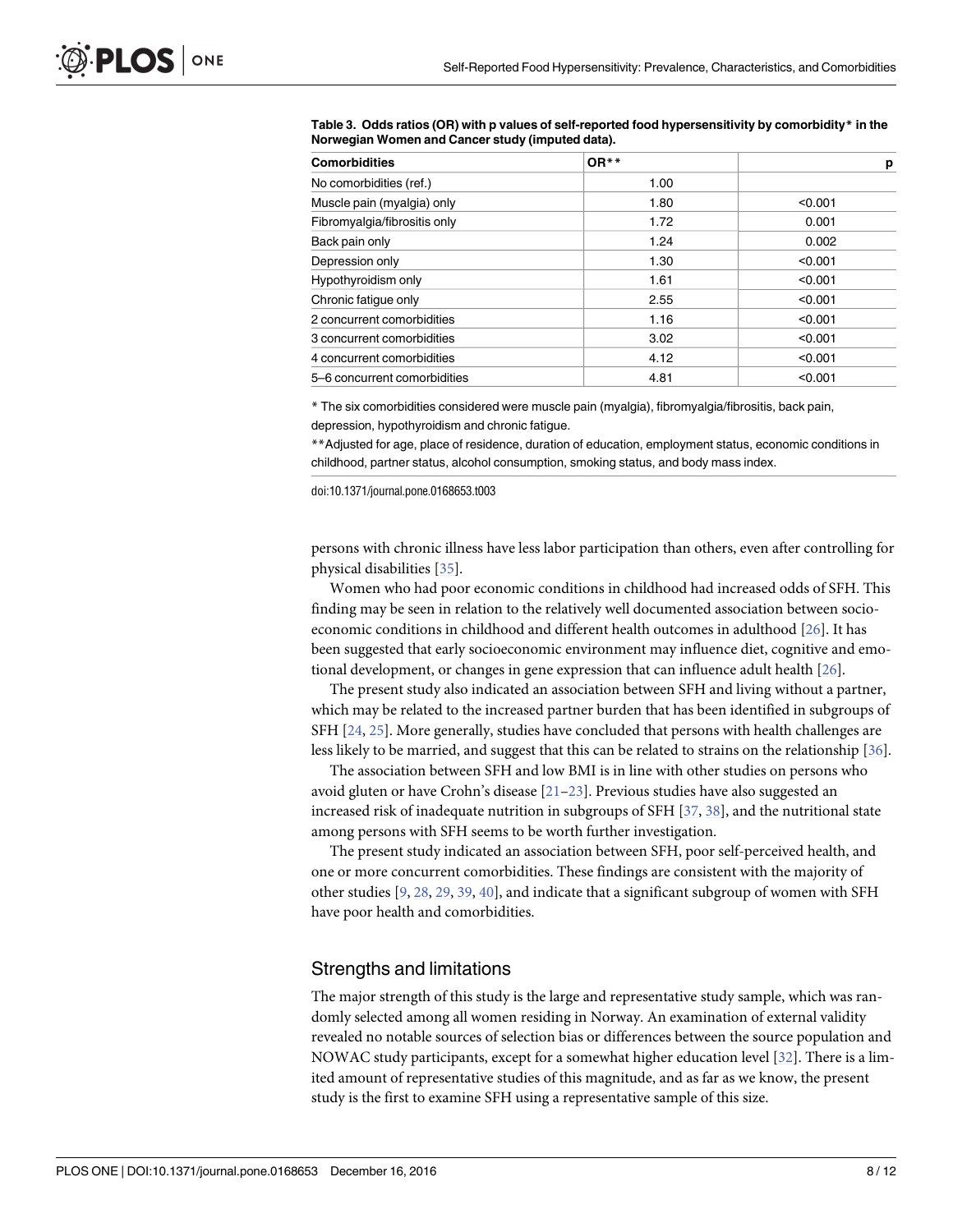<span id="page-8-0"></span>One weakness of this study is that the NOWAC questionnaires were not originally designed to deal with our research question. Another weakness is that the sample did not include men or younger women, thus our results cannot be generalized to the general adult population. A sample including younger women would have shown if the linear association we observed between age and SFH also applies to women in general. A sample including both sexes would have made it possible to compare the prevalence of SFH by sex, and may have revealed whether the findings related to women also applied to men.

The data used in the present study is from questionnaires sent in 2002–2005, which may be considered a weakness, since changes in prevalence may have occurred since then. As previously mentioned, the possible increase in SFH prevalence is not well documented [\[4,](#page-9-0) [5](#page-9-0)] and requires further research. Another weakness is that the analysis did not include all health complaints that may be related to SFH, for example asthma, allergic rhinitis, and eczema, which are conditions that often accompany food allergies [\[41\]](#page-11-0).

Other weaknesses of the present study are related to the missing values. Missing values on the depression and hypothyroidism variables were recoded to 'no', based on the assumption of a connection between not responding and not having these conditions. Although this may have led to misclassification, we believe that recoding is preferable to other approaches. For other missing values, multiple imputation was conducted in order to preserve information from subjects with missing values [[42](#page-11-0)]. Multiple imputation relies on the assumption that values are missing at random [\[42\]](#page-11-0), but one can never conclude this with certainty. For example, some respondents may omit an answer because they find the categories inappropriate, and these people may tend to belong to particular groups.

## **Conclusions**

The present study indicates a relatively low prevalence of SFH in Norwegian women, and should be taken into account when debating the extent of SFH. The study also showed an association between SFH, poor health and reporting several health complaints. This indicates that a subgroup of women with SFH may need relatively complex health care interventions. In addition, poor health and having to manage additional health complaints may influence one's capacity to implement a restricted and sometimes challenging diet, and a poorly implemented diet may affect health. Food hypersensitivity, be it SFH or more specific food hypersensitivity, is a topic on which more research is required.

# **Supporting Information**

**S1 [Appendix](http://www.plosone.org/article/fetchSingleRepresentation.action?uri=info:doi/10.1371/journal.pone.0168653.s001). Missing values.** (DOCX)

**S2 [Appendix](http://www.plosone.org/article/fetchSingleRepresentation.action?uri=info:doi/10.1371/journal.pone.0168653.s002). Logistic regression based on complete case data.** (DOCX)

## **Acknowledgments**

The authors would like to thank the NOWAC study participants for their vital contribution.

## **Author Contributions**

**Conceptualization:** MJ BA TB AO.

**Data curation:** TB MJ.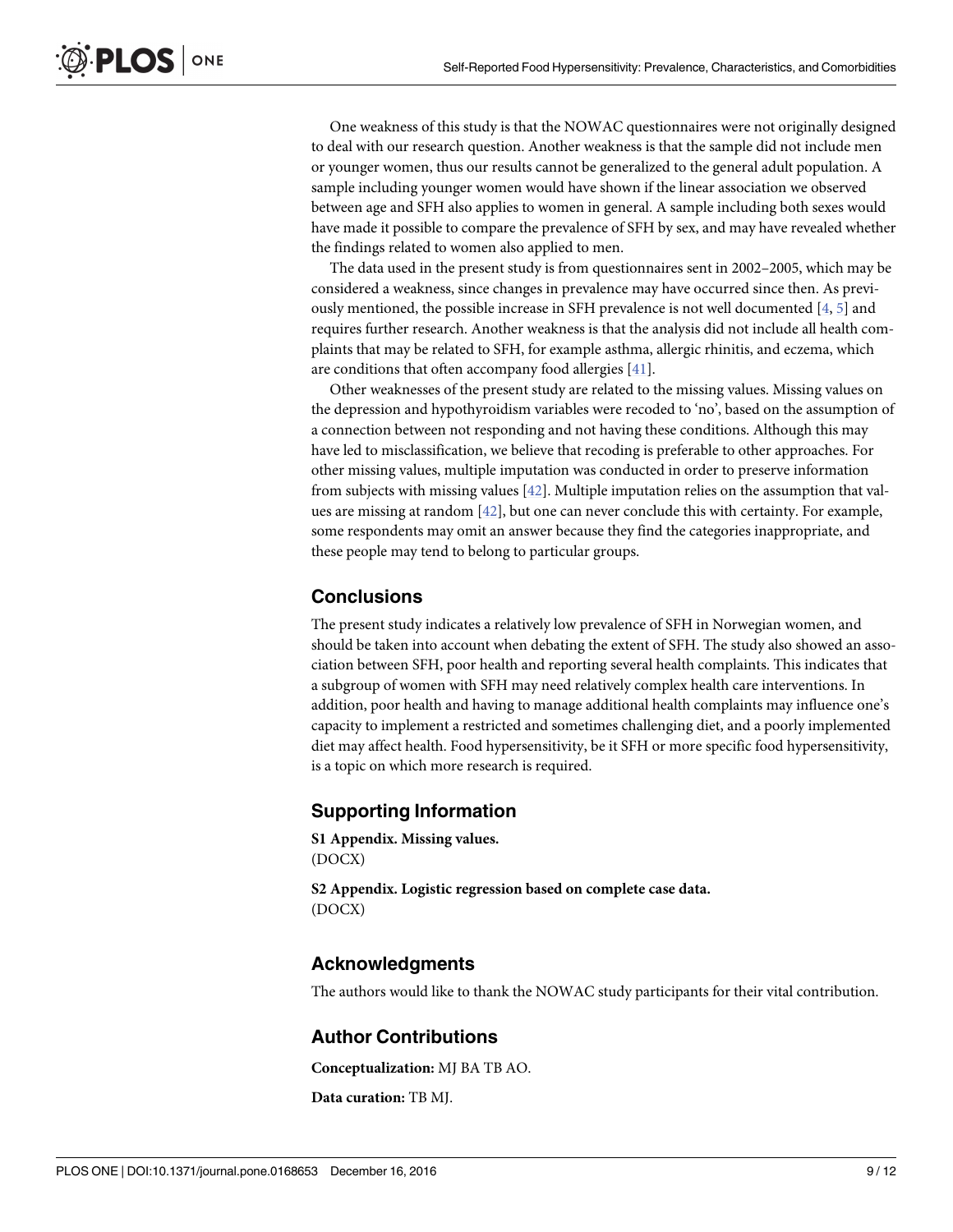<span id="page-9-0"></span>**Formal analysis:** MJ TB.

**Methodology:** MJ BA TB AO.

**Project administration:** MJ.

**Resources:** TB.

**Supervision:** BA TB AO.

**Validation:** MJ BA TB AO.

**Visualization:** MJ.

**Writing – original draft:** MJ.

**Writing – review & editing:** MJ BA TB AO.

#### **References**

- **[1](#page-1-0).** Johansson SGO, Hourihane JOB, Bousquet J, Bruijnzeel-Koomen C, Dreborg S, Haahtela T, et al. A revised nomenclature for allergy: An EAACI position statement from the EAACI nomenclature task force. Allergy. 2001; 56: 813–24. PMID: [11551246](http://www.ncbi.nlm.nih.gov/pubmed/11551246)
- **[2](#page-1-0).** Nettleton S, Woods B, Burrows R, Kerr A. Food allergy and food intolerance: towards a sociological agenda. Health:. 2009; 13: 647–64. doi: [10.1177/1363459308341433](http://dx.doi.org/10.1177/1363459308341433) PMID: [19841024](http://www.ncbi.nlm.nih.gov/pubmed/19841024)
- **[3](#page-1-0).** Kerr A, Woods B, Nettleton S, Burrows R. Testing for Food Intolerance: New Markets in the Age of Biocapital. BioSocieties. 2009; 4: 3–24.
- **[4](#page-1-0).** Nwaru BI, Hickstein L, Panesar SS, Muraro A, Werfel T, Cardona V, et al. The epidemiology of food allergy in Europe: a systematic review and meta-analysis. Allergy. 2014; 69: 62–75. doi: [10.1111/all.](http://dx.doi.org/10.1111/all.12305) [12305](http://dx.doi.org/10.1111/all.12305) PMID: [24205824](http://www.ncbi.nlm.nih.gov/pubmed/24205824)
- **[5](#page-1-0).** Verrill L, Bruns R, Luccioli S. Prevalence of self-reported food allergy in U.S. adults: 2001, 2006, and 2010. Allergy and asthma proceedings. 2015; 36: 458–67. doi: [10.2500/aap.2015.36.3895](http://dx.doi.org/10.2500/aap.2015.36.3895) PMID: [26453524](http://www.ncbi.nlm.nih.gov/pubmed/26453524)
- **[6](#page-1-0).** Rona RJ, Keil T, Summers C, Gislason D, Zuidmeer L, Sodergren E, et al. The prevalence of food allergy: a meta-analysis. The Journal of allergy and clinical immunology. 2007; 120: 638–46. doi: [10.](http://dx.doi.org/10.1016/j.jaci.2007.05.026) [1016/j.jaci.2007.05.026](http://dx.doi.org/10.1016/j.jaci.2007.05.026) PMID: [17628647](http://www.ncbi.nlm.nih.gov/pubmed/17628647)
- **[7](#page-1-0).** Zuidmeer L, Goldhahn K, Rona RJ, Gislason D, Madsen C, Summers C, et al. The prevalence of plant food allergies: a systematic review. The Journal of allergy and clinical immunology. 2008; 121: 1210–8. e4. doi: [10.1016/j.jaci.2008.02.019](http://dx.doi.org/10.1016/j.jaci.2008.02.019) PMID: [18378288](http://www.ncbi.nlm.nih.gov/pubmed/18378288)
- **[8](#page-1-0).** Dyregrov S. -Matintoleranse har blitt en unnskyldning for slanking: Adressa. 17 November 2014. [http://](http://www.adressa.no/sport/sprek/article10356428.ece) [www.adressa.no/sport/sprek/article10356428.ece.](http://www.adressa.no/sport/sprek/article10356428.ece)
- **[9](#page-1-0).** Berstad A, Undseth R, Lind R, Valeur J. Functional bowel symptoms, fibromyalgia and fatigue: a foodinduced triad? Scand J Gastroentero. 2012; 47: 914–9.
- **[10](#page-1-0).** Molloy J, Allen K, Collier F, Tang MLK, Ward AC, Vuillermin P. The Potential Link between Gut Microbiota and IgE-Mediated Food Allergy in Early Life. Int J Environ Res Public Health. 2013; 10: 7235–56. doi: [10.3390/ijerph10127235](http://dx.doi.org/10.3390/ijerph10127235) PMID: [24351744](http://www.ncbi.nlm.nih.gov/pubmed/24351744)
- **[11](#page-1-0).** May C, Eton D, Boehmer K, Gallacher K, Hunt K, MacDonald S, et al. Rethinking the patient: using Burden of Treatment Theory to understand the changing dynamics of illness. BMC Health Services Research. 2014; 14: 281. doi: [10.1186/1472-6963-14-281](http://dx.doi.org/10.1186/1472-6963-14-281) PMID: [24969758](http://www.ncbi.nlm.nih.gov/pubmed/24969758)
- **12.** Grembowski D, Schaefer J, Johnson KE, Fischer H, Moore SL, Tai-Seale M, et al. A conceptual model of the role of complexity in the care of patients with multiple chronic conditions. Med Care. 2014; 52 Suppl 3: S7–s14.
- **[13](#page-1-0).** Shippee N, Shah N, May C, Mair F, Montori V. Cumulative complexity: a functional, patient-centered model of patient complexity can improve research and practice. J Clin Epidemiol. 2012; 65: 1041–51. doi: [10.1016/j.jclinepi.2012.05.005](http://dx.doi.org/10.1016/j.jclinepi.2012.05.005) PMID: [22910536](http://www.ncbi.nlm.nih.gov/pubmed/22910536)
- **[14](#page-1-0).** Woods RK, Abramson M, Bailey M, Walters EH. International prevalences of reported food allergies and intolerances. Comparisons arising from the European Community Respiratory Health Survey (ECRHS) 1991–1994. Eur J Clin Nutr. 2001; 55: 298–304. doi: [10.1038/sj.ejcn.1601159](http://dx.doi.org/10.1038/sj.ejcn.1601159) PMID: [11360135](http://www.ncbi.nlm.nih.gov/pubmed/11360135)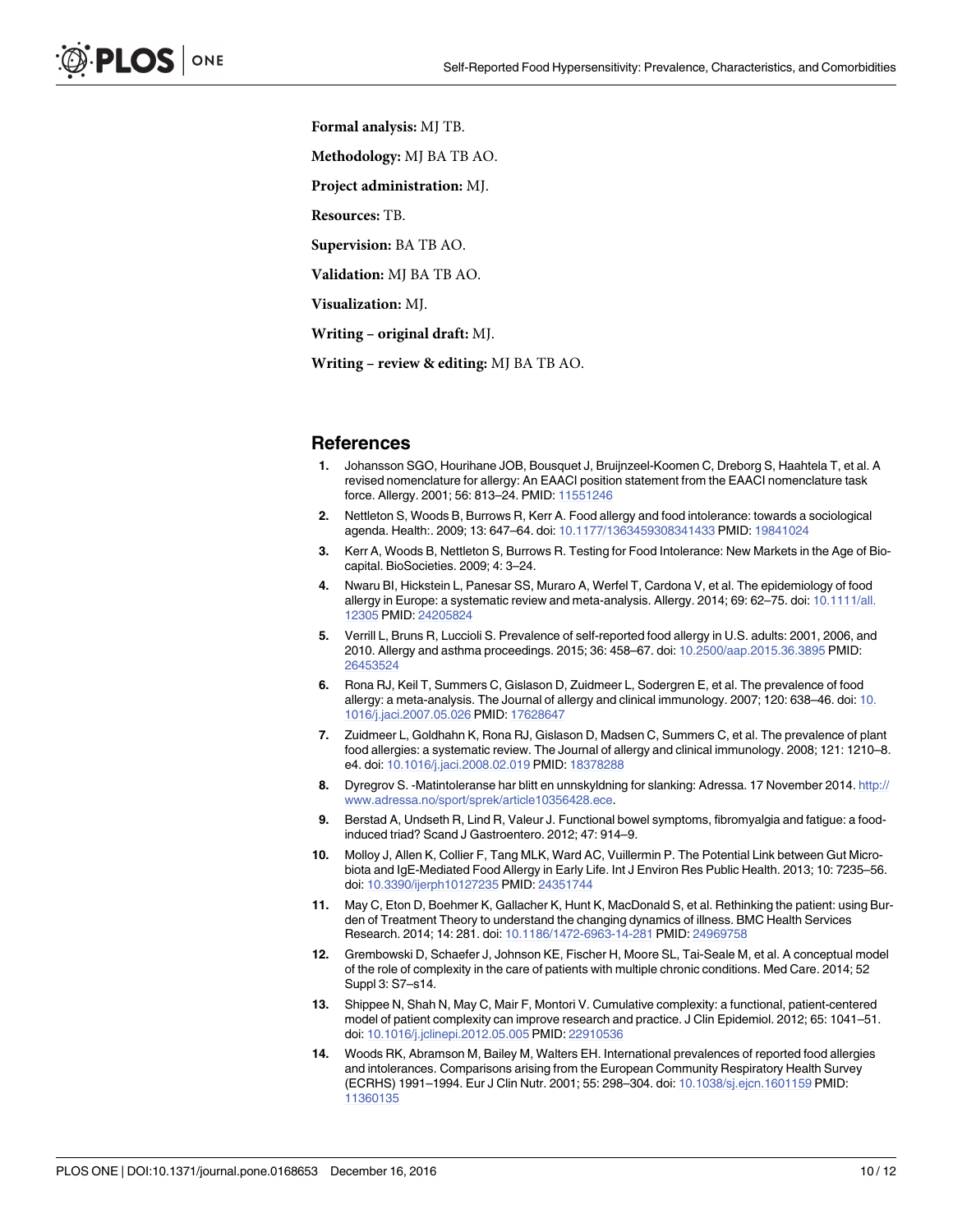- <span id="page-10-0"></span>**[15](#page-1-0).** McBride D, Keil T, Grabenhenrich L, Dubakiene R, Drasutiene G, Fiocchi A, et al. The EuroPrevall birth cohort study on food allergy: baseline characteristics of 12,000 newborns and their families from nine European countries. Pediatr Allergy Immu. 2012; 23: 230–9.
- **[16](#page-1-0).** Jansen JJ, Kardinaal AF, Huijbers G, Vlieg-Boerstra BJ, Martens BP, Ockhuizen T. Prevalence of food allergy and intolerance in the adult Dutch population. J Allergy Clin Immun. 1994; 93: 446–56. PMID: [8120272](http://www.ncbi.nlm.nih.gov/pubmed/8120272)
- **[17](#page-1-0).** Soost S, Leynaert B, Almqvist C, Edenharter G, Zuberbier T, Worm M. Risk factors of adverse reactions to food in German adults. Clin Exp Allergy 2009; 39: 1036-44. doi: [10.1111/j.1365-2222.2008.03184.x](http://dx.doi.org/10.1111/j.1365-2222.2008.03184.x) PMID: [19302258](http://www.ncbi.nlm.nih.gov/pubmed/19302258)
- **[18](#page-1-0).** Knibb RC, Booth DA, Platts R, Armstrong A, Booth IW, MacDonald A. Consequences of perceived food intolerance for welfare, lifestyle and food choice practices, in a community sample. Psychology, Health & Medicine 2000; 5: 419–30.
- **[19](#page-2-0).** Lind R, Olafsson S, Hjelland I, Berstad A, Lied GA. Lifestyle of patients with self-reported food hypersensitivity differ little from controls. Gastroenterology nursing: the official journal of the Society of Gastroenterology Nurses and Associates. 2008; 31: 401–10.
- **[20](#page-2-0).** Kanny G, Moneret-Vautrin DA, Flabbee J, Beaudouin E, Morisset M, Thevenin F. Population study of food allergy in France. J Allergy Clin Immun. 2001; 108: 133–40. doi: [10.1067/mai.2001.116427](http://dx.doi.org/10.1067/mai.2001.116427) PMID: [11447395](http://www.ncbi.nlm.nih.gov/pubmed/11447395)
- **[21](#page-2-0).** Stein AC, Liao C, Paski S, Polonsky T, Semrad CE, Kupfer SS. Obesity and Cardiovascular Risk in Adults With Celiac Disease. Journal of clinical gastroenterology. 2015.
- **22.** Tavakkoli A, Lewis S, Tennyson C, Lebwohl B, Green PR. Characteristics of Patients Who Avoid Wheat and/or Gluten in the Absence of Celiac Disease. Dig Dis Sci. 2014; 59: 1255–61. doi: [10.1007/](http://dx.doi.org/10.1007/s10620-013-2981-6) [s10620-013-2981-6](http://dx.doi.org/10.1007/s10620-013-2981-6) PMID: [24374645](http://www.ncbi.nlm.nih.gov/pubmed/24374645)
- **[23](#page-2-0).** Dong J, Chen Y, Tang Y, Xu F, Yu C, Li Y, et al. Body Mass Index Is Associated with Inflammatory Bowel Disease: A Systematic Review and Meta-Analysis. PLoS One. 2015; 10: e0144872. doi: [10.](http://dx.doi.org/10.1371/journal.pone.0144872) [1371/journal.pone.0144872](http://dx.doi.org/10.1371/journal.pone.0144872) PMID: [26658675](http://www.ncbi.nlm.nih.gov/pubmed/26658675)
- **[24](#page-2-0).** Roy A, Minaya M, Monegro M, Fleming J, Wong RK, Lewis S, et al. Partner Burden: A Common Entity in Celiac Disease. Dig Dis Sci. 2016.
- **[25](#page-2-0).** Wong RK, Drossman DA, Weinland SR, Morris CB, Leserman J, Hu Y, et al. Partner Burden in Irritable Bowel Syndrome. Clinical Gastroenterology and Hepatology. 2013; 11: 151–5. doi: [10.1016/j.cgh.2012.](http://dx.doi.org/10.1016/j.cgh.2012.07.019) [07.019](http://dx.doi.org/10.1016/j.cgh.2012.07.019) PMID: [22858730](http://www.ncbi.nlm.nih.gov/pubmed/22858730)
- **[26](#page-2-0).** Power C, Kuh D, Morton S. From developmental origins of adult disease to life course research on adult disease and aging: insights from birth cohort studies. Annual review of public health. 2013; 34: 7–28. doi: [10.1146/annurev-publhealth-031912-114423](http://dx.doi.org/10.1146/annurev-publhealth-031912-114423) PMID: [23514315](http://www.ncbi.nlm.nih.gov/pubmed/23514315)
- **[27](#page-2-0).** Voordouw J, Antonides G, Fox M, Cerecedo I, Zamora J, Hoz Caballer B, et al. Subjective Welfare, Well-Being, and Self-Reported Food Hypersensitivity in Four European Countries: Implications for European Policy. Soc Indic Res. 2012; 107: 465–82.
- **[28](#page-2-0).** Lind R, Arslan G, Eriksen HR, Kahrs G, Haug TT, Florvaag E, et al. Subjective health complaints and modern health worries in patients with subjective food hypersensitivity. Dig Dis Sci. 2005; 50: 1245–51. PMID: [16047467](http://www.ncbi.nlm.nih.gov/pubmed/16047467)
- **[29](#page-2-0).** Zingone F, Swift GL, Card TR, Sanders DS, Ludvigsson JF, Bai JC. Psychological morbidity of celiac disease: A review of the literature. United European Gastroenterology Journal. 2015; 3: 136–45. doi: [10.1177/2050640614560786](http://dx.doi.org/10.1177/2050640614560786) PMID: [25922673](http://www.ncbi.nlm.nih.gov/pubmed/25922673)
- **[30](#page-2-0).** Ch'ng CL, Jones MK, Kingham JGC. Celiac Disease and Autoimmune Thyroid Disease. Clinical Medicine & Research. 2007; 5: 184–92.
- **[31](#page-2-0).** Lund E, Dumeaux V, Braaten T, Hjartaker A, Engeset D, Skeie G, et al. Cohort profile: The Norwegian Women and Cancer Study–NOWAC–Kvinner og kreft. International journal of epidemiology. 2008; 37: 36–41. doi: [10.1093/ije/dym137](http://dx.doi.org/10.1093/ije/dym137) PMID: [17644530](http://www.ncbi.nlm.nih.gov/pubmed/17644530)
- **[32](#page-3-0).** Lund E, Kumle M, Braaten T, Hjartaker A, Bakken K, Eggen E, et al. External validity in a populationbased national prospective study–the Norwegian Women and Cancer Study (NOWAC). Cancer causes & control: CCC. 2003; 14: 1001–8.
- **[33](#page-5-0).** Linneberg A, Berg ND, Gonzalez-Quintela A, Vidal C, Elberling J. Prevalence of self-reported hypersen-sitivity symptoms following intake of alcoholic drinks. Clin Exp Allergy. 2008; 38: 145–51. doi: [10.1111/j.](http://dx.doi.org/10.1111/j.1365-2222.2007.02837.x) [1365-2222.2007.02837.x](http://dx.doi.org/10.1111/j.1365-2222.2007.02837.x) PMID: [17927799](http://www.ncbi.nlm.nih.gov/pubmed/17927799)
- **[34](#page-6-0).** Cardona V, Luengo O, Garriga T, Labrador-Horrillo M, Sala-Cunill A, Izquierdo A, et al. Co-factorenhanced food allergy. Allergy. 2012; 67: 1316–8. doi: [10.1111/j.1398-9995.2012.02877.x](http://dx.doi.org/10.1111/j.1398-9995.2012.02877.x) PMID: [22845005](http://www.ncbi.nlm.nih.gov/pubmed/22845005)
- **[35](#page-7-0).** Baanders AN, Rijken PM, Peters L. Labour participation of the chronically ill. A profile sketch. Eur J Public Health. 2002; 12: 124–30. PMID: [12073750](http://www.ncbi.nlm.nih.gov/pubmed/12073750)